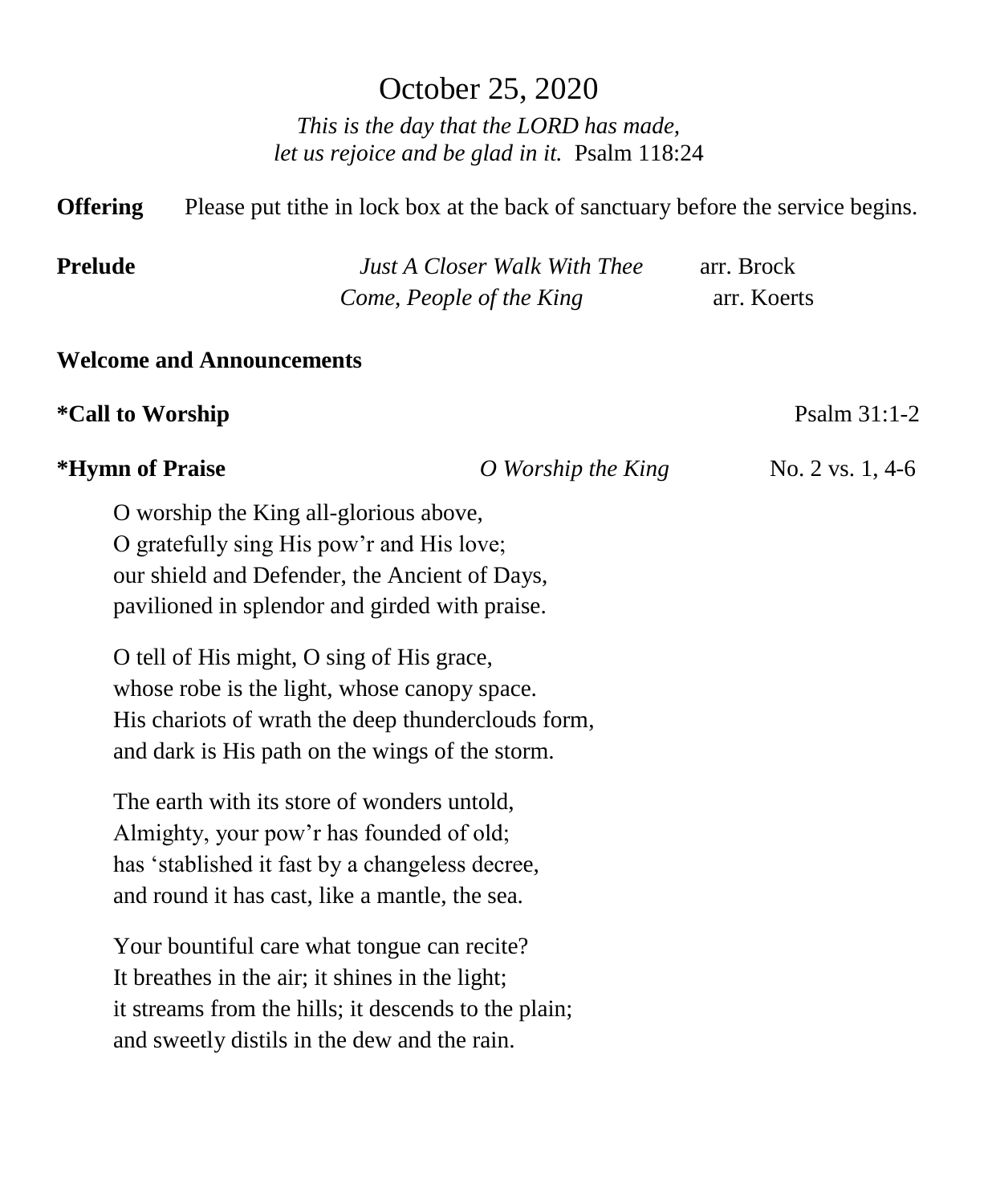Frail children of dust, and feeble as frail, in You do we trust, nor find You to fail; Your mercies how tender, how firm to the end, our Maker, Defender, Redeemer, and Friend!

O measureless Might! Ineffable Love! While angels delight to hymn You above, the humbler creation, though feeble their lays, with true adoration shall lisp to Your praise.

## **\*Prayer of Invocation**

### **Scripture Reading Exodus** 12:1-13

## **Prayer of Confession**

Our Gracious Heavenly Father, we confess that we have wandered from you this week and cast ourselves on your great mercy, asking you to forgive us of all our sin and unrighteousness through the blood of your son, Jesus Christ. How foolish we have been, and we repent now of every sin that we have committed against you and your infinite holiness. Help us to become more holy in thought, word, and deed and move us forward by your grace. May we ever seek you when we fall into sin and warm our hearts again with your unfailing grace that has saved us from eternal damnation. Help us now to do these things, by the power of your Holy Spirit. In Jesus name we pray, Amen.

# Assurance of Pardoning Grace **Psalm 32:3-5**

 $3$  When I kept silent, my bones wasted away through my groaning all day long.<sup>4</sup> For day and night your hand was heavy upon me; my strength was sapped as in the heat of summer.<sup>5</sup> Then I acknowledged my sin to you and did not cover up my iniquity. I said, "I will confess my transgressions to the Lord" – and you forgave the guilt of my sin.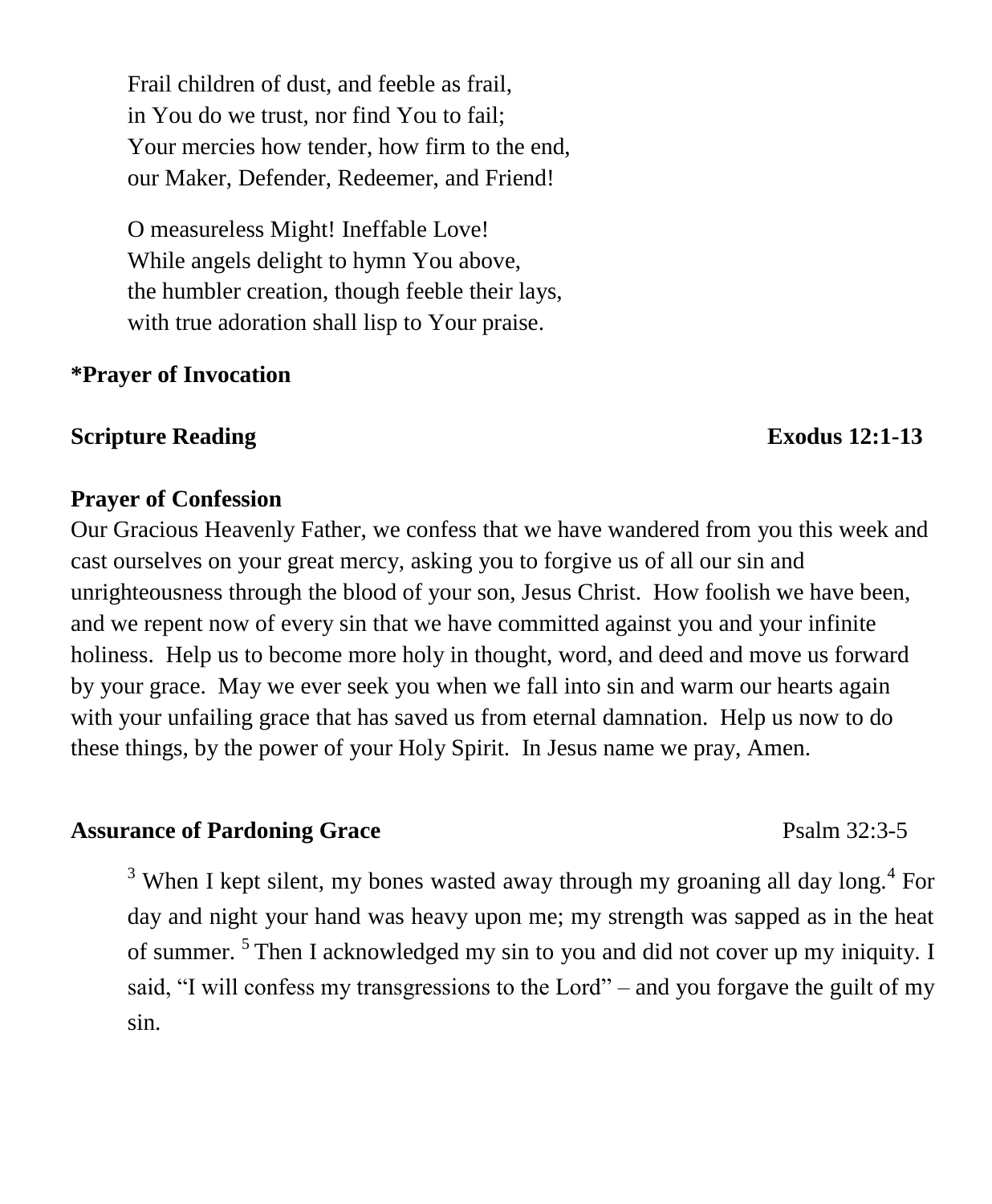**\*Hymn of Thanksgiving** *Psalm 32* Trinity Psalter Tune: *I heard the Voice of Jesus Say*  $<sup>1</sup>$  What blessedness for him</sup> Whose guilt Has all forgiven been! When his transgressions pardoned are, And covered is his sin. <sup>2</sup> O blessed the man 'gainst whom The LORD Counts no iniquity, And in whose spirit there is not Deceit or treachery.

> $3$  When I kept silent, My bones aged; My groaning filled each day. <sup>4</sup> Your hand oppressed me Day and night; My moisture dried away.  $<sup>5</sup>$  Then I to You admitted sin,</sup> Hid not my guiltiness; I said, "I will before the LORD Transgressions now confess."

# **Westminster Shorter Catechism 87-88**

Q. 87 What is repentance unto life?

**A. Repentance unto life is a saving grace, whereby a sinner, out of a true sense of his sin, and apprehension of the mercy of God in Christ, doth, with grief and hatred of his sin, turn from it unto God, with full purpose of, and endeavor after, new obedience.**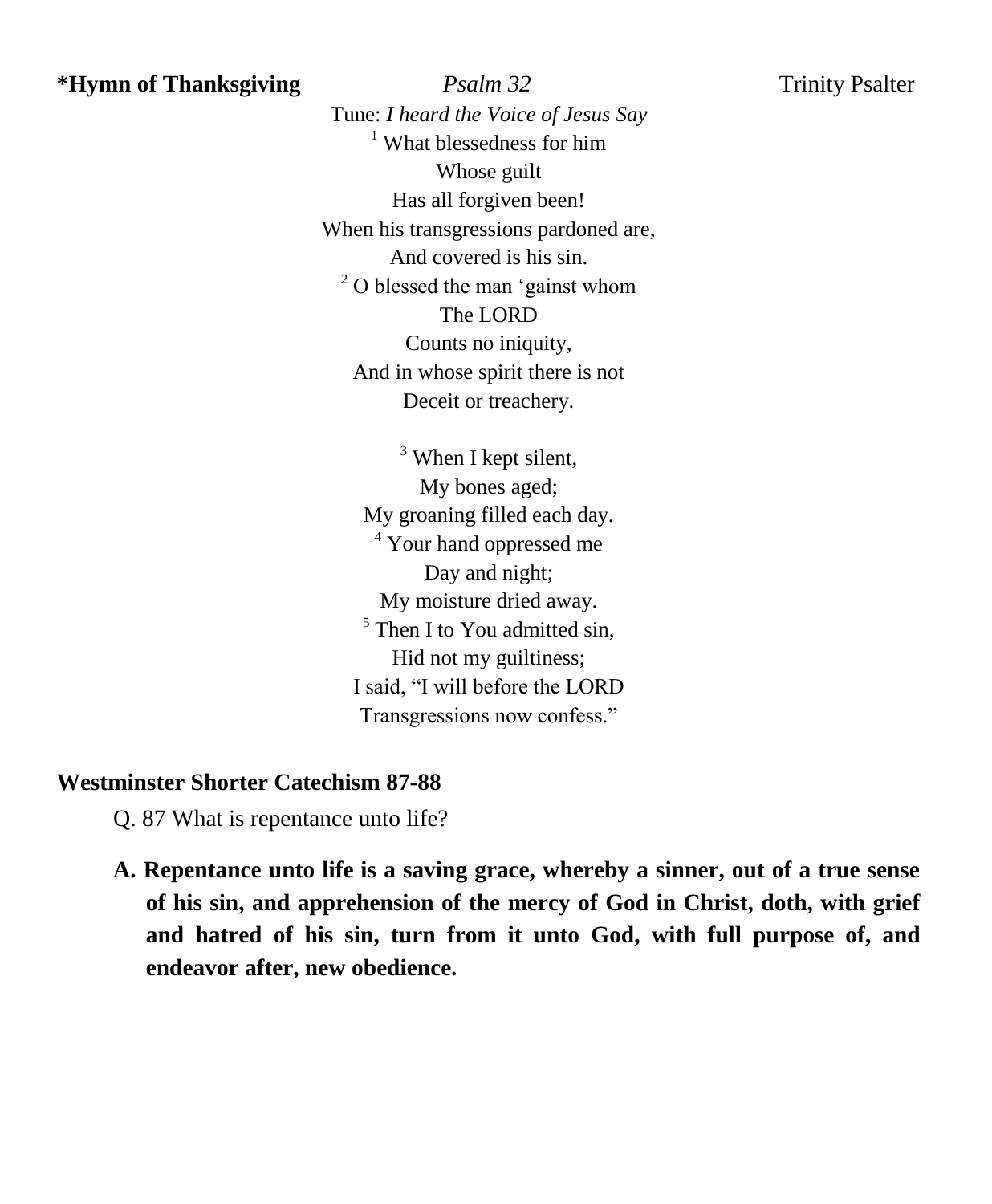- Q. 88 What are the outward and ordinary means whereby Christ communicateth to us the benefits of redemption?
- **A. The outward and ordinary means whereby Christ communicateth to us the benefits of redemption are, his ordinances, especially the Word, sacraments, and prayer; all of which are made effectual to the elect for salvation.**

## **Prayer of Intercession**

**\*Hymn of Preparation '***Tis So Sweet to Trust in Jesus* No. 679

'Tis so sweet to trust in Jesus, Just to take him at his word; Just to rest upon his promise; Just to know, "Thus saith the Lord."

Jesus, Jesus, how I trust him! How I've proved him o'er and o'er! Jesus, Jesus, precious Jesus! O for grace to trust him more.

O how sweet to trust in Jesus, Just to trust his cleansing blood; Just in simple faith to plunge me 'Neath the healing, cleansing flood!

Jesus, Jesus, how I trust him! How I've proved him o'er and o'er! Jesus, Jesus, precious Jesus! O for grace to trust him more.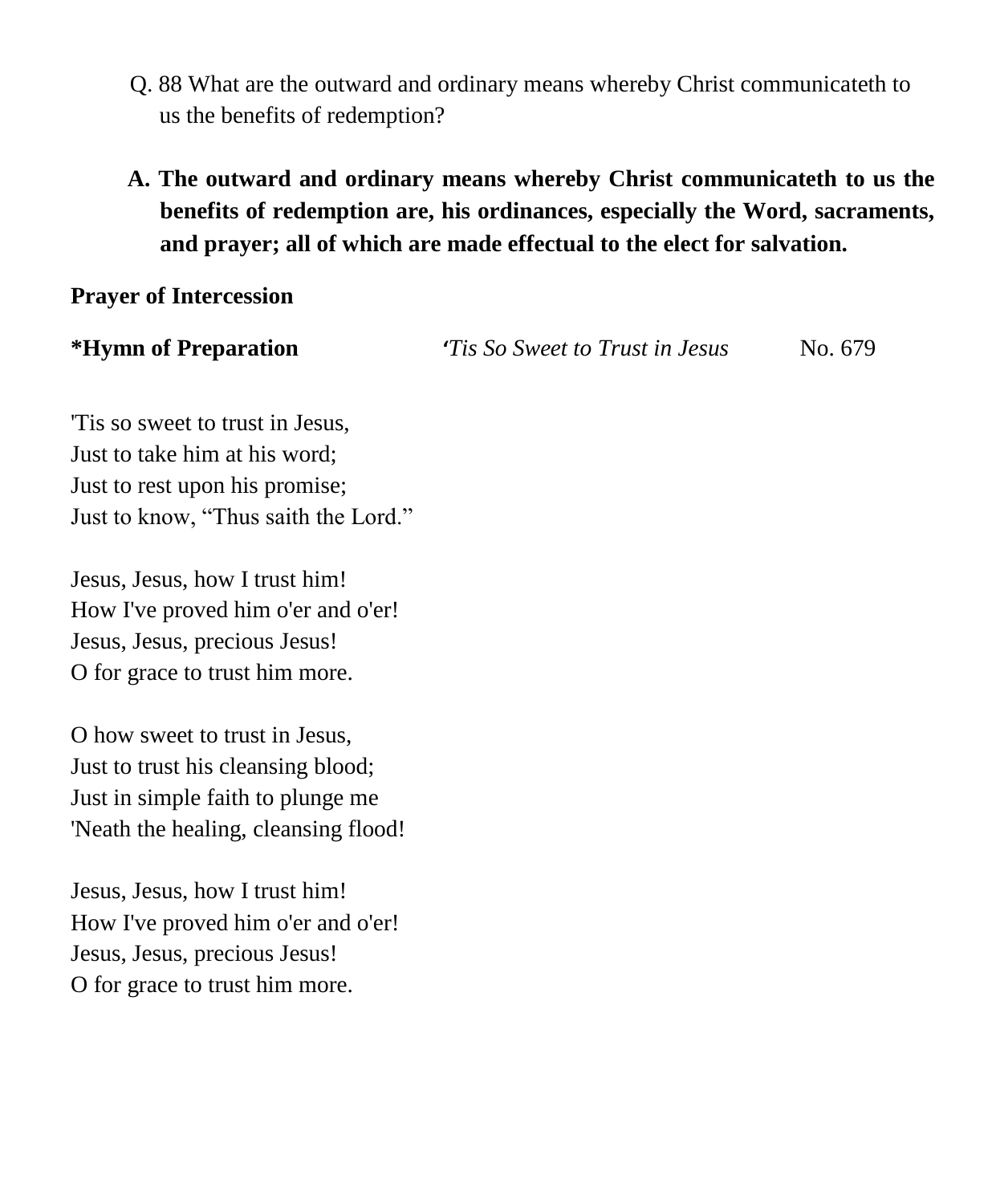Yes, 'tis sweet to trust in Jesus, Just from sin and self to cease; Just from Jesus simply taking Life and rest, and joy and peace.

Jesus, Jesus, how I trust him! How I've proved him o'er and o'er! Jesus, Jesus, precious Jesus! O for grace to trust him more.

I'm so glad I learned to trust thee, Precious Jesus, Savior, Friend; And I know that thou art with me, Wilt be with me to the end.

Jesus, Jesus, how I trust him! How I've proved him o'er and o'er! Jesus, Jesus, precious Jesus! O for grace to trust him more.

**Sermon Majesty Below** Luke 9:37-48

Outline

- 1. Jesus Majesty
- 2. Jesus Death

# **3.** True Greatness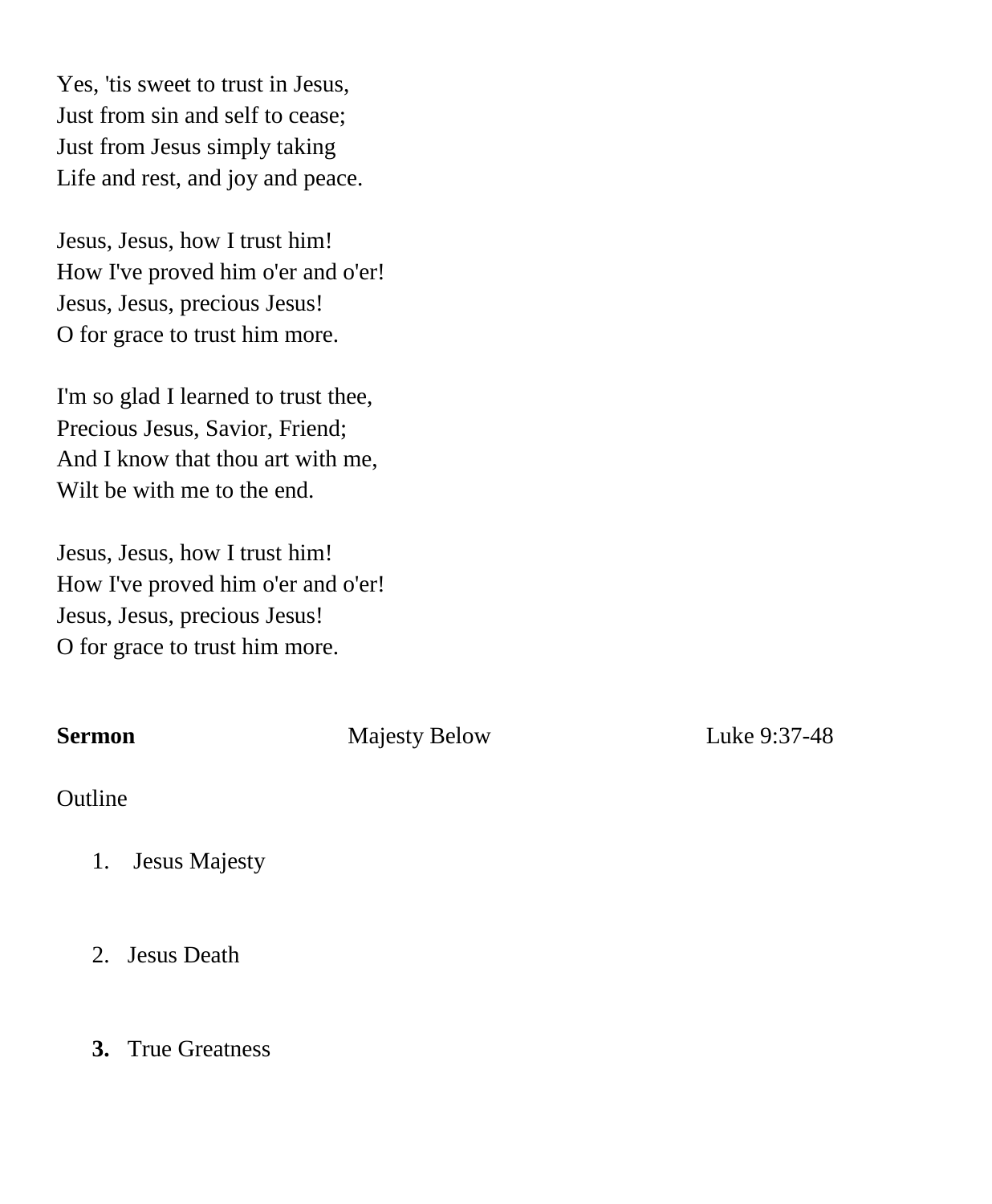### **Discussion Questions**:

- 1. What must one believe about the life of Jesus to have a saving faith? Can you summarize the essential parts of Jesus life as it relates to our salvation? Do it.
- 2. Why does Jesus have to die? Couldn't God have worked our salvation another way? Why not?
- 3. What does the disciples argument in v. 46 reveal about the sinfulness of the human heart?
- 4. What is the significance of this little child in vv. 47-48? How should this impact the life of the church? What does a truly great church look like? How can we improve this as a church body?

| *Hymn of Response | Give Praise to God | <b>Boice</b> |
|-------------------|--------------------|--------------|
|                   | Insert             |              |

## **\*Benediction**

# **\*Gloria Patri** No. 735

Glory be to the Father, and to the Son, and to the Holy Ghost; as it was in the beginning, is now, and ever shall be, world without end. Amen, amen.

**\*Postlude** *Brethern, We Have Met to Worship* arr. Wagner

**\* Congregation:** Please stand as able.

**Special Music for Today's Service** *Cry No More* by Dan Forrest

**\* \* \* \* \* \* \* \***

**Keyboard** Sandy Schoon **Sandy Schoon Vocalist Becky Schoon Intercessory Prayer** Andrew Gretzinger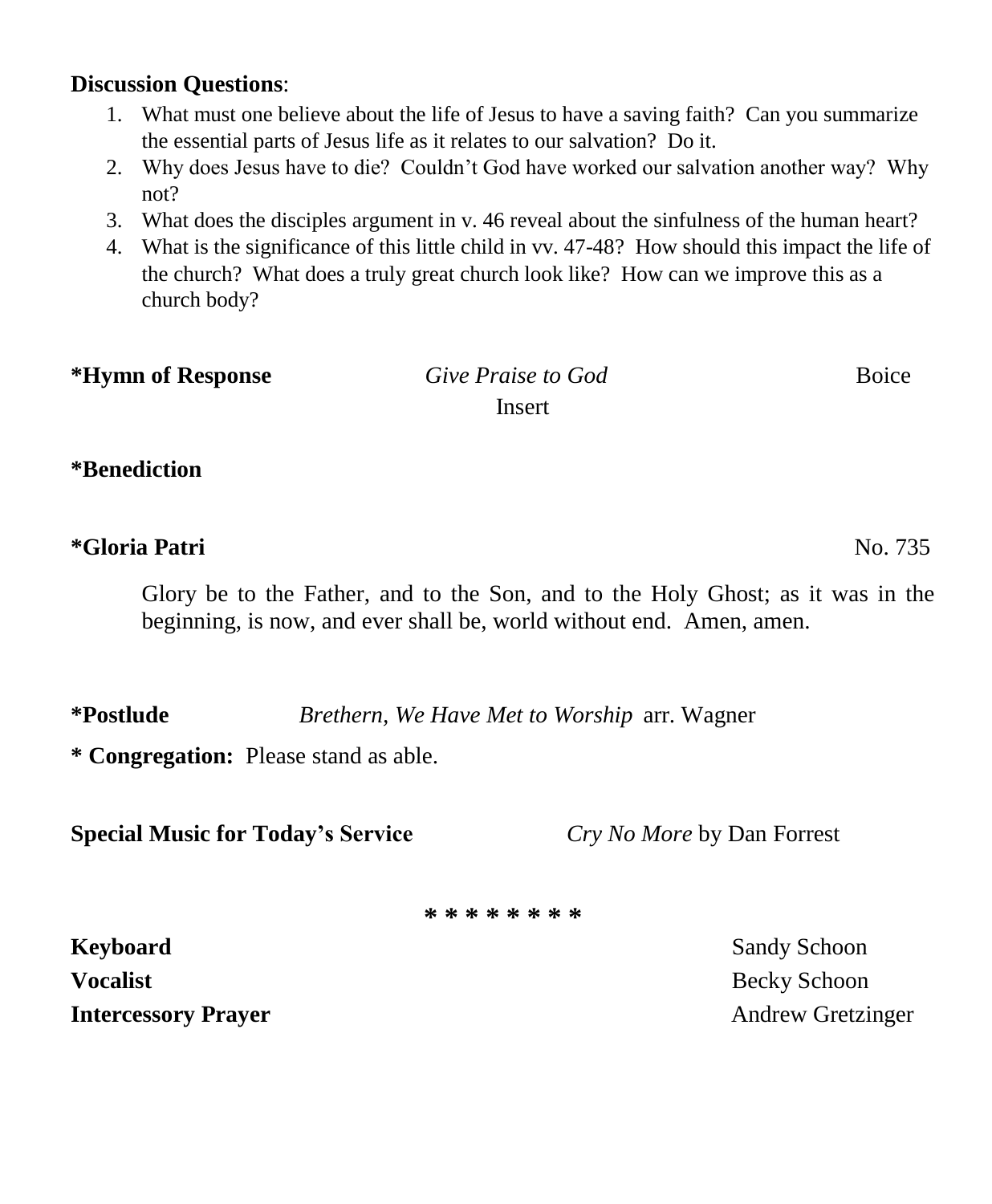# **Weekly Calendar**

| <b>DATE</b>      | TIME              | EVENT                                      |  |
|------------------|-------------------|--------------------------------------------|--|
| <b>SUN 10/25</b> | 9:00 AM           | <b>Opening Exercises</b>                   |  |
|                  | $9:15 \text{ AM}$ | <b>Sunday School</b>                       |  |
|                  | 10:30 AM          | <b>Worship Service</b>                     |  |
|                  |                   | (available YouTube & Facebook)             |  |
| <b>SUN 11/1</b>  | 9:00 AM           | <b>Opening Exercises</b>                   |  |
|                  | $9:15 \text{ AM}$ | <b>Sunday School</b>                       |  |
|                  | 10:30 AM          | <b>Worship Service &amp; Lord's Supper</b> |  |
|                  |                   | (available YouTube & Facebook)             |  |

# **Serving the Lord**

|                     | 10/25               | 11/1      | 11/8      |
|---------------------|---------------------|-----------|-----------|
| <b>AM Nursery</b>   | N/A                 | N/A       | N/A       |
| Greeters            | N/A                 | N/A       | N/A       |
| <b>Treats</b>       | N/A                 | N/A       | N/A       |
| Serve/Cleanup       | N/A                 | N/A       | N/A       |
| Audio               | <b>B.</b> Armstrong | B. Schoon | J. Martin |
| Elder of the Week   | Gretzinger          | Nelson    | Lindborg  |
| Communion<br>Helper | N/A                 | Kathleen  | N/A       |